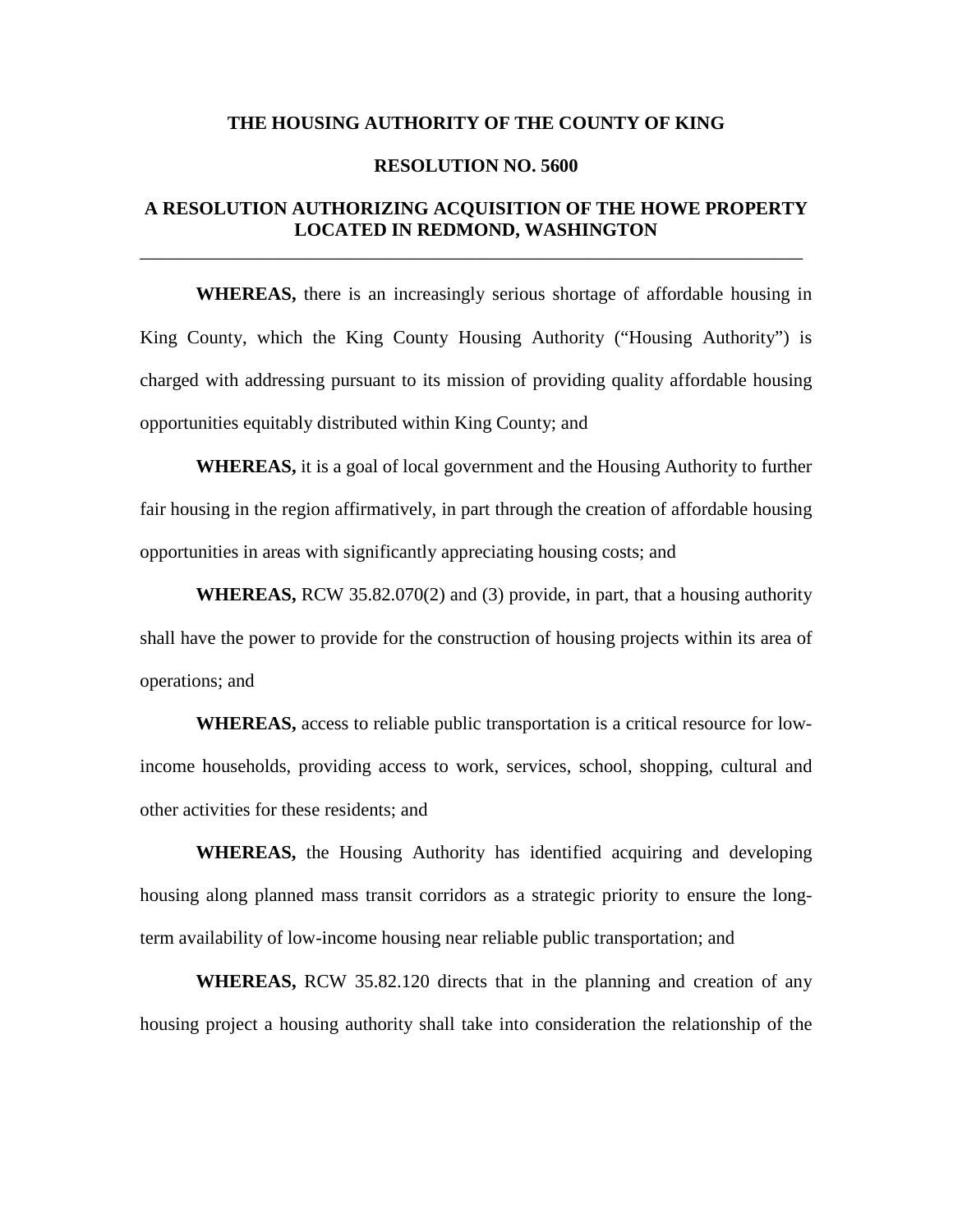project to any larger plan or long-range program for the development of the area in which the housing authority functions; and

**WHEREAS,** King County (the "County") has identified a specific property, comprised of a commercial building containing approximately 7,800 gross square feet located on a lot containing approximately 25,900 square feet, and commonly known as 16725 Cleveland Street, Redmond, Washington (the "Howe Property" or "Property") as a priority location for a County bus layover site for transit servicing the planned adjacent light rail station; and

**WHEREAS,** the Housing Authority has identified the area surrounding and including the Property as a high priority location for locating a transit-oriented affordable housing project for low-income households; and

**WHEREAS,** the County has asked the Housing Authority to evaluate the viability of the Property for the co-location of a County bus transit layover facility and an affordable housing transit-oriented development apartment project; and

**WHEREAS,** acquisition of the Property by the Housing Authority will serve the mission of the Housing Authority and the housing goals of the region by allowing the Authority to acquire the Property, prior to expected appreciation of property values, in anticipation of constructing low income housing units on the Property, which will be consistent with the larger plan for development of the area surrounding the Property; and

**WHEREAS,** RCW 35.82.070(5) authorizes a housing authority to acquire real property by exercise of the power of eminent domain or by purchase in lieu of exercise of the power of eminent domain; and,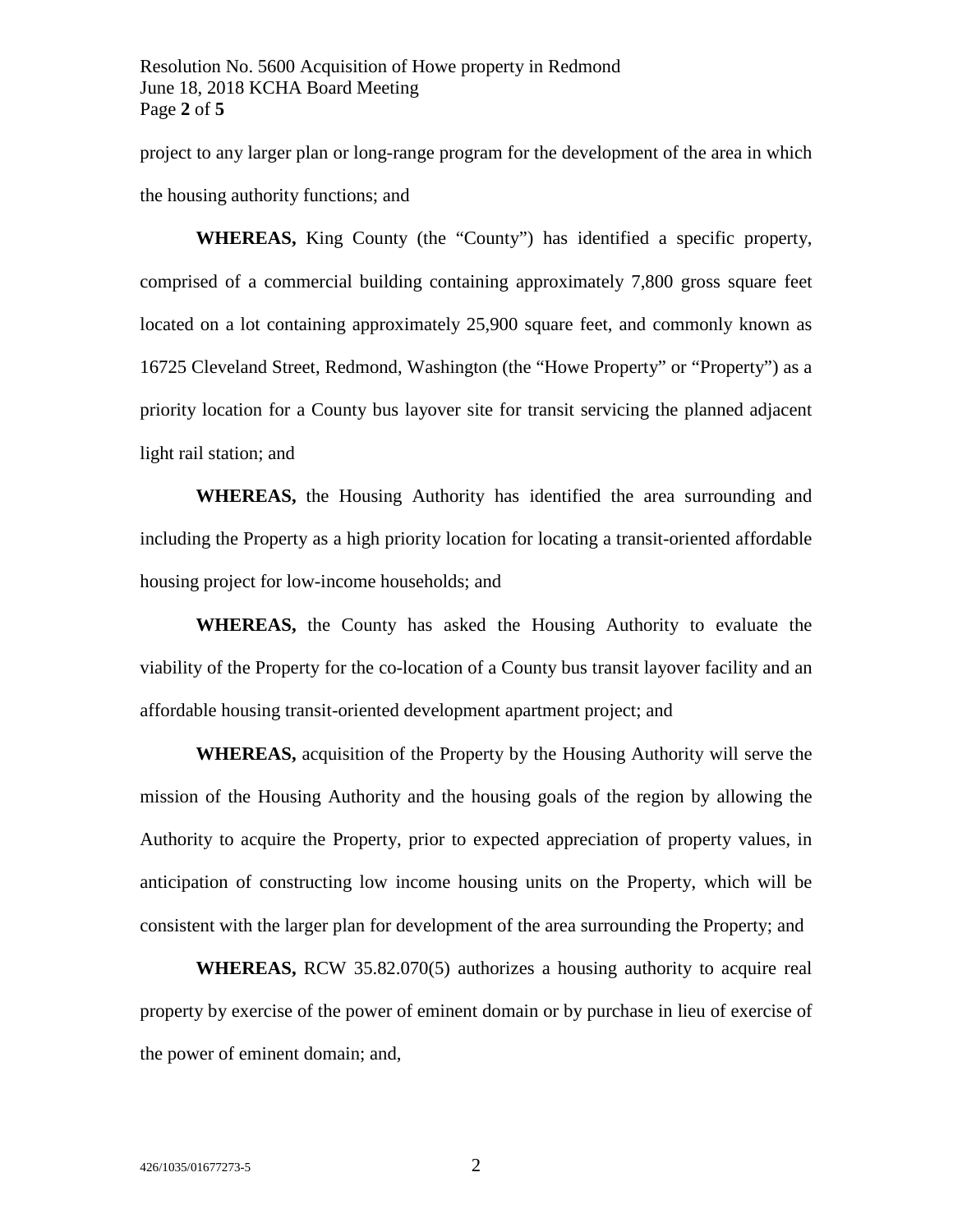**NOW THEREFORE, BE IT RESOLVED BY THE BOARD OF COMMISSIONERS OF THE HOUSING AUTHORITY OF THE COUNTY OF KING, THAT:**

**Section I:** Acquisition of the Property by the Housing Authority is necessary to provide affordable housing for persons of low income that is equitably distributed throughout areas of the Authority's operations, in planned mass transit corridors with rising rents and high housing market costs in particular, and in a location that takes into consideration the relationship of the project to the larger plan or long-range program for the development of the area in which the Housing Authority functions.

**Section 2:** If the Housing Authority should be unsuccessful in acquiring the Property from the owner on satisfactory terms through negotiation and purchase in lieu of condemnation, the Board of Commissioners hereby authorizes the Executive Director to acquire the Property by condemnation through the exercise of the Housing Authority's power of eminent domain for a price that is anticipated to be approximately Five Million Five Hundred Thousand Dollars but which shall not exceed 110% of the appraised value of the Property pursuant to an appraisal completed by a Washington State licensed appraiser. The Executive Director is hereby further vested with the authority, and with discretion in the exercise thereof, to give notice to the current owner of the Property of the Housing Authority's intention to acquire the Property by eminent domain if it is unsuccessful in acquiring the Property on satisfactory terms through negotiation and purchase in lieu of condemnation.

**Section 3:** The Executive Director is hereby vested with the authority, and with discretion in the exercise thereof, to attempt to negotiate purchase of the Property from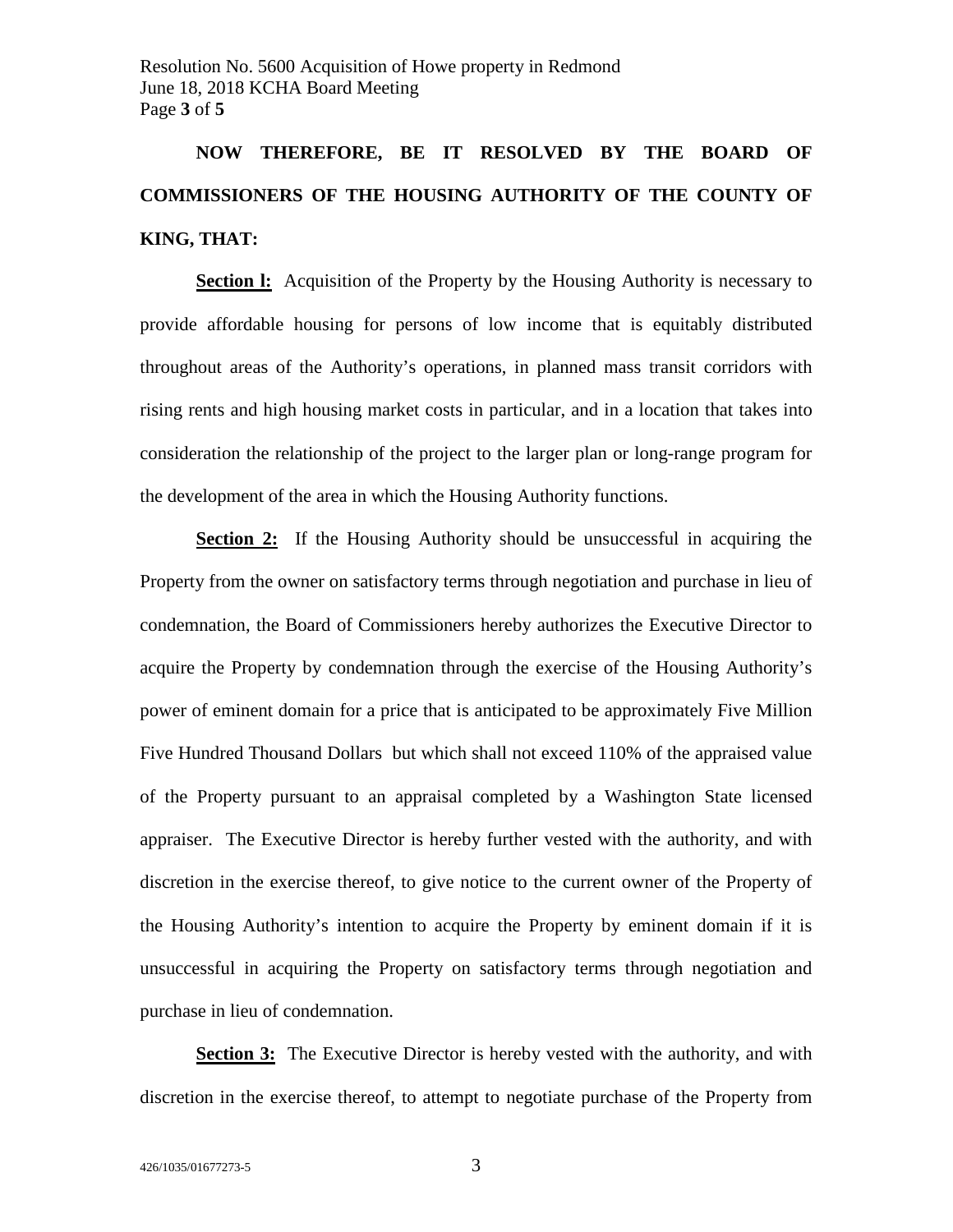## Resolution No. 5600 Acquisition of Howe property in Redmond June 18, 2018 KCHA Board Meeting Page **4** of **5**

the owner in lieu of condemnation. If the Executive Director is successful in negotiation of the purchase of the Property from the owner in lieu of condemnation, then the Executive Director is hereby authorized (a) to sign a Purchase and Sale Agreement providing for the acquisition of the Property containing such terms and conditions as are customary in such transactions and as are deemed by the Executive Director to be in the best interests of the Housing Authority, and (b) to pay a non-refundable option payment not to exceed Three Hundred Thousand Dollars (\$300,000.00) which shall be applied toward the purchase price in the event the Housing Authority acquires the Property.

**Section 4:** The Executive Director is further hereby vested with the authority, and with discretion in the exercise of such authority, to make a final determination after reviewing the results of the due diligence of the Property as to whether to proceed with the purchase of the Property if he deems it in the best interest of the Housing Authority. If the Executive Director makes a final determination to proceed, the Board of Commissioners hereby further authorizes the Executive Director, Stephen J. Norman, to take any and all actions necessary to consummate acquisition of the Property.

**Section 5:** The Board of Commissioners hereby authorizes the Executive Director, Stephen J. Norman, to execute any and all applications, agreements, certifications or other documents in connection with the submission of various funding and financing applications or to make any other arrangements necessary, in order to provide all or part of the interim and/or permanent financing of the Property.

**Section 6:** The Board of Commissioners hereby authorizes the Executive Director, Stephen J. Norman, and in his absence, Deputy Executive Director Daniel R. Watson or Deputy Executive Director Jill Stanton, to execute on behalf of the Housing